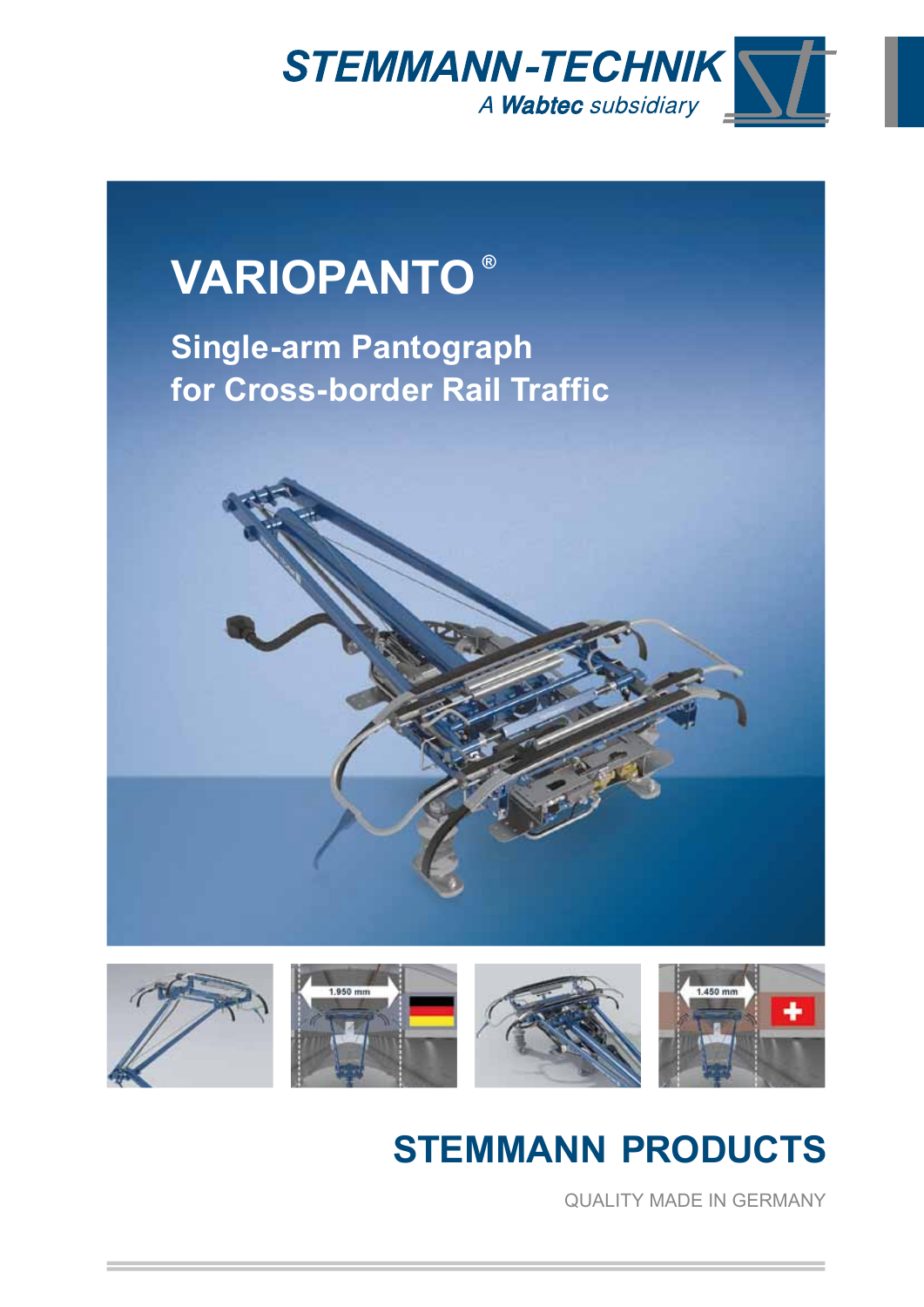### Single-arm pantograph for cross-border rail traffic

Electrically powered rail cars such as locomotives, EMUs and other vehicles are increasingly used in international border traffic. But as power supply conditions and overhead contact systems differ from one country to the next, each system requires the construction of an individual pantograph system.

In answer to this challenge we have developed the Variopanto. Its collector head can extend to fit wide overhead contact profiles and retract to match narrow ones. The flexible collector head alignment can adjust to overhead profiles between 1950 mm and 1450 mm in width.

Not only the profiles are mechanically aligned, the contact strip section of the moveable end horns is also monitored by a pneumatic ADD (Automatic Dropping Device) and the width of the contact strip adjusts according to the requirements. The collector head is aligned by means of a pneumatic positioning device which is operated with the already existing compressed air.

Various safety aspects were taken into consideration and, have been integrated in the Variopanto's collector head as well as in its valve plate. When raised, the pneumatic contact strip monitoring (ADD) function becomes effective.

- The Variopanto<sup>®</sup> replaces two traditional pantographs
- Adjustable collector head width for different overhead contact profiles
- Reduction of weight and installation space
- Space optimization in the cabin (e.g. additional seats)
- Life cycle cost optimization
- Reduction of noise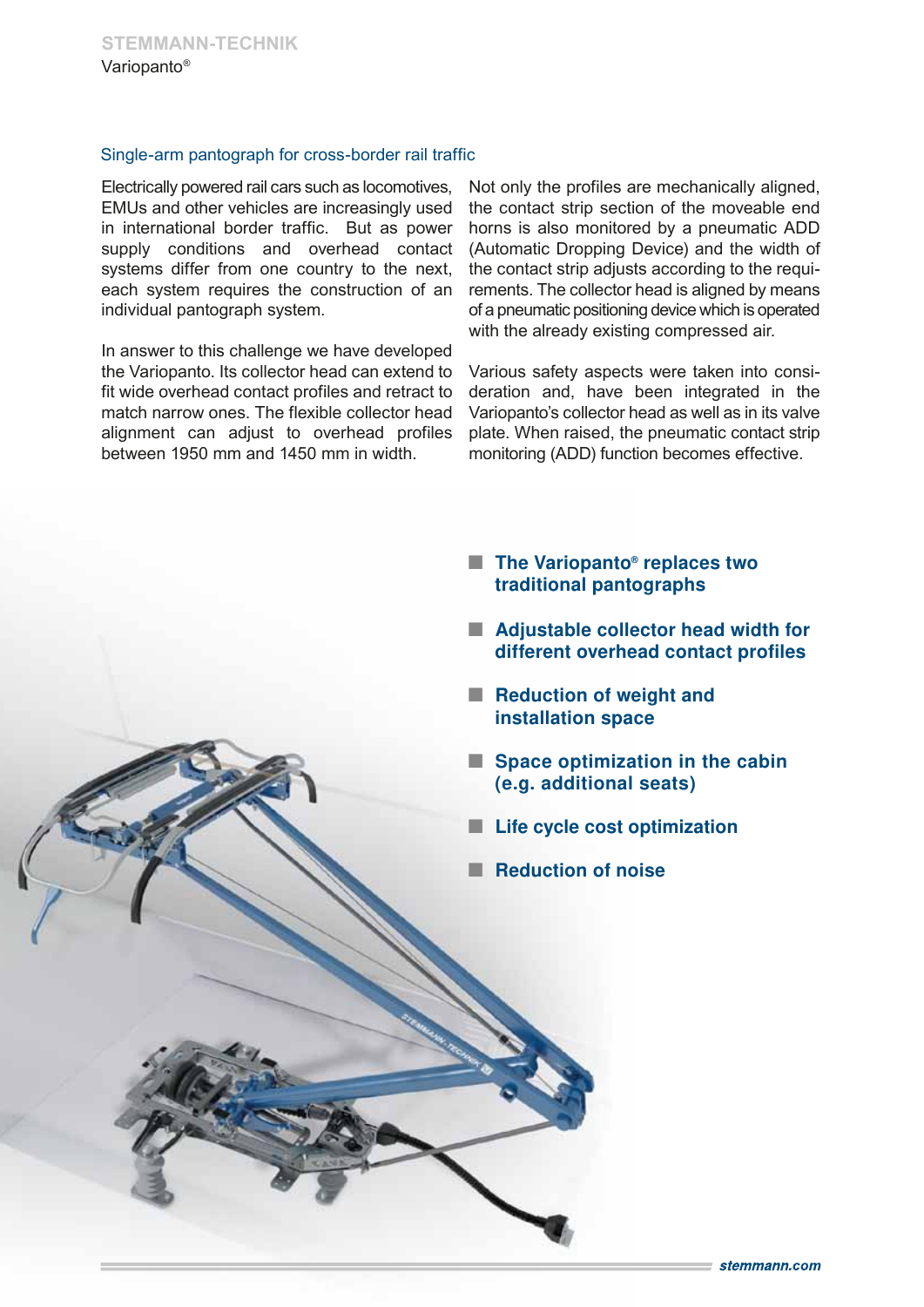#### Variopanto® with adjustable collector head width Our Panto300® forms the basis

The Variopanto replaces two traditional pantographs and the normally required circuit breaker as well as other connecting and fastening elements. This saves more than 50% weight and installation space. Depending on the train concept, additional seating space can be gained. At the same time, the optimized constructive design results in lower noise emissions. It also cuts down the cost of maintenance and, consequently, reduces life cycle costs (LCC).

The Variopanto is designed for interoperable regional and intercity traffic with a maximum speed of 200 km/h. However, the collector head can be easily adapted to match two TSI- compatible collector head widths of 1600 mm and 1950 mm. The Variopanto's operating principle can be expanded to suit more than two positions. This allows unrestricted corridor transportation all over Europe.

The Variopanto is mainly made of standardized components coming from our product family Panto300 which results in cost-effective manufacturing and makes it easy to keep stock for spare parts. Even the mechanical and electrical interface with the vehicle's roof, based on TS EN 50206-3 is identical to the Panto300.

> This trend-setting concept allows you to upgrade existing fleets with the Variopanto®, and get ready for international traffic.



| TECHNICAL DATA         |                                              |
|------------------------|----------------------------------------------|
| Design                 | Single-arm Pantograph                        |
| <b>Type</b>            | Variopanto <sup>®</sup> (Typ = Panto 300.00) |
| Nominal speed          | $200$ km/h                                   |
| Design speed           | 275 km/h                                     |
| Nominal system voltage | 15 kV (max. 25 kV)                           |
| Air rising actuator    | Air bellow system                            |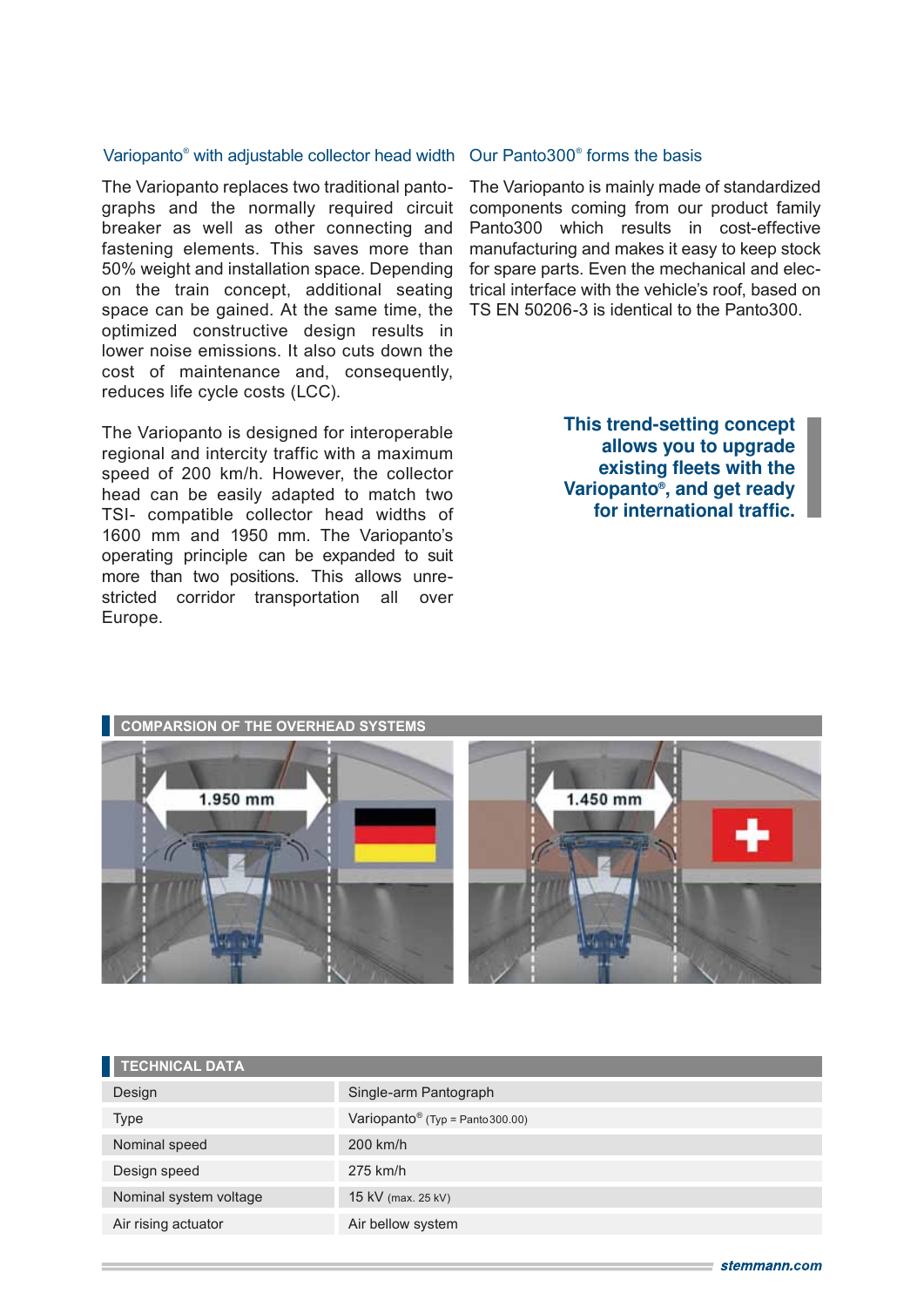

## **VARIOPANTO®**